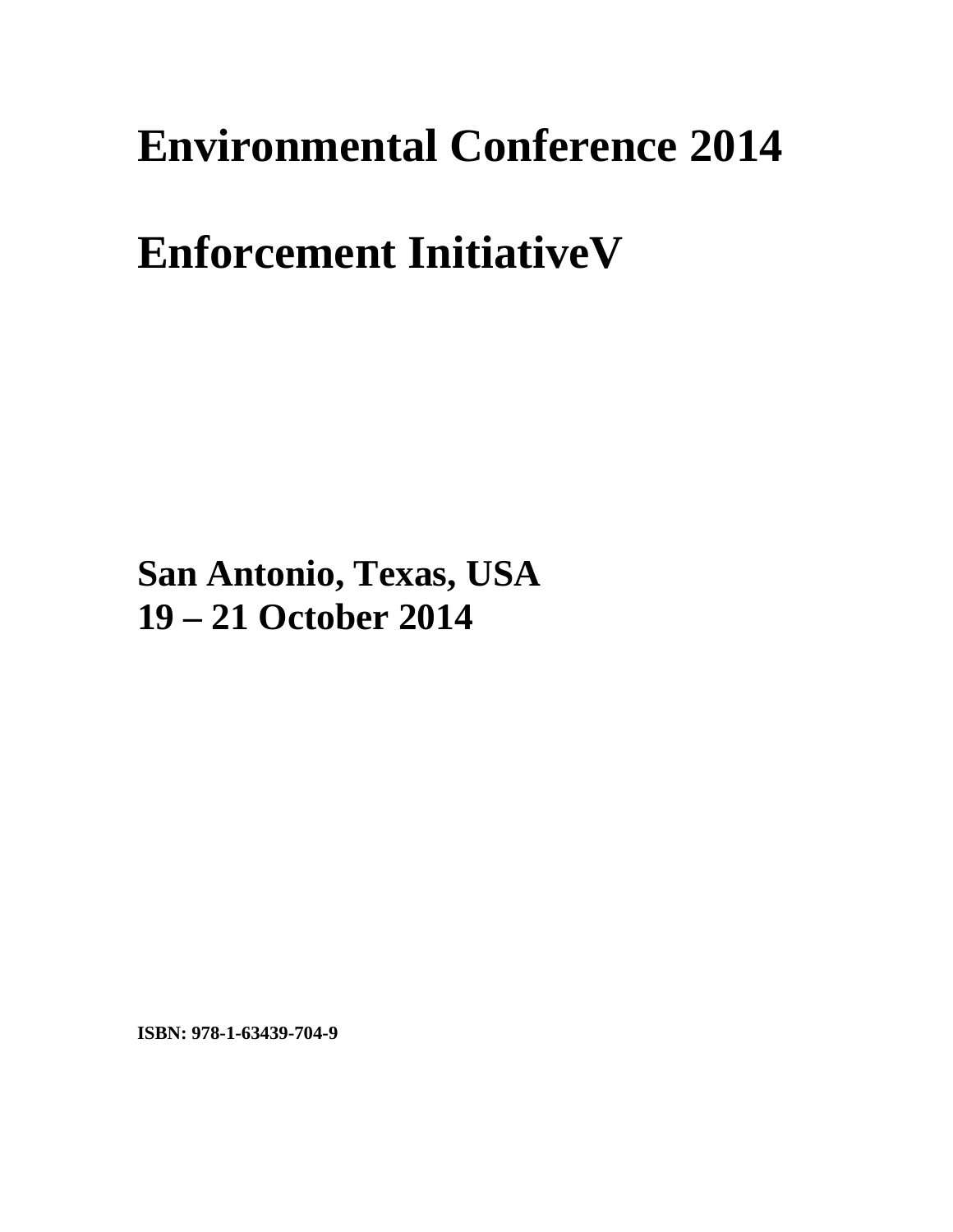**Printed from e-media with permission by:** 

Curran Associates, Inc. 57 Morehouse Lane Red Hook, NY 12571



**Some format issues inherent in the e-media version may also appear in this print version.** 

Copyright© (2014) by American Fuel & Petrochemical Manufacturers (AFPM) All rights reserved.

Printed by Curran Associates, Inc. (2015)

For permission requests, please contact American Fuel & Petrochemical Manufacturers (AFPM) at the address below.

American Fuel & Petrochemical Manufacturers (AFPM) 1667 K Street, NW, Suite 700 Washington DC 20006

Phone: (202) 457-0480 Fax: (202) 457-1486

info@afpm.org

## **Additional copies of this publication are available from:**

Curran Associates, Inc. 57 Morehouse Lane Red Hook, NY 12571 USA Phone: 845-758-0400 Fax: 845-758-2634 Email: curran@proceedings.com Web: www.proceedings.com